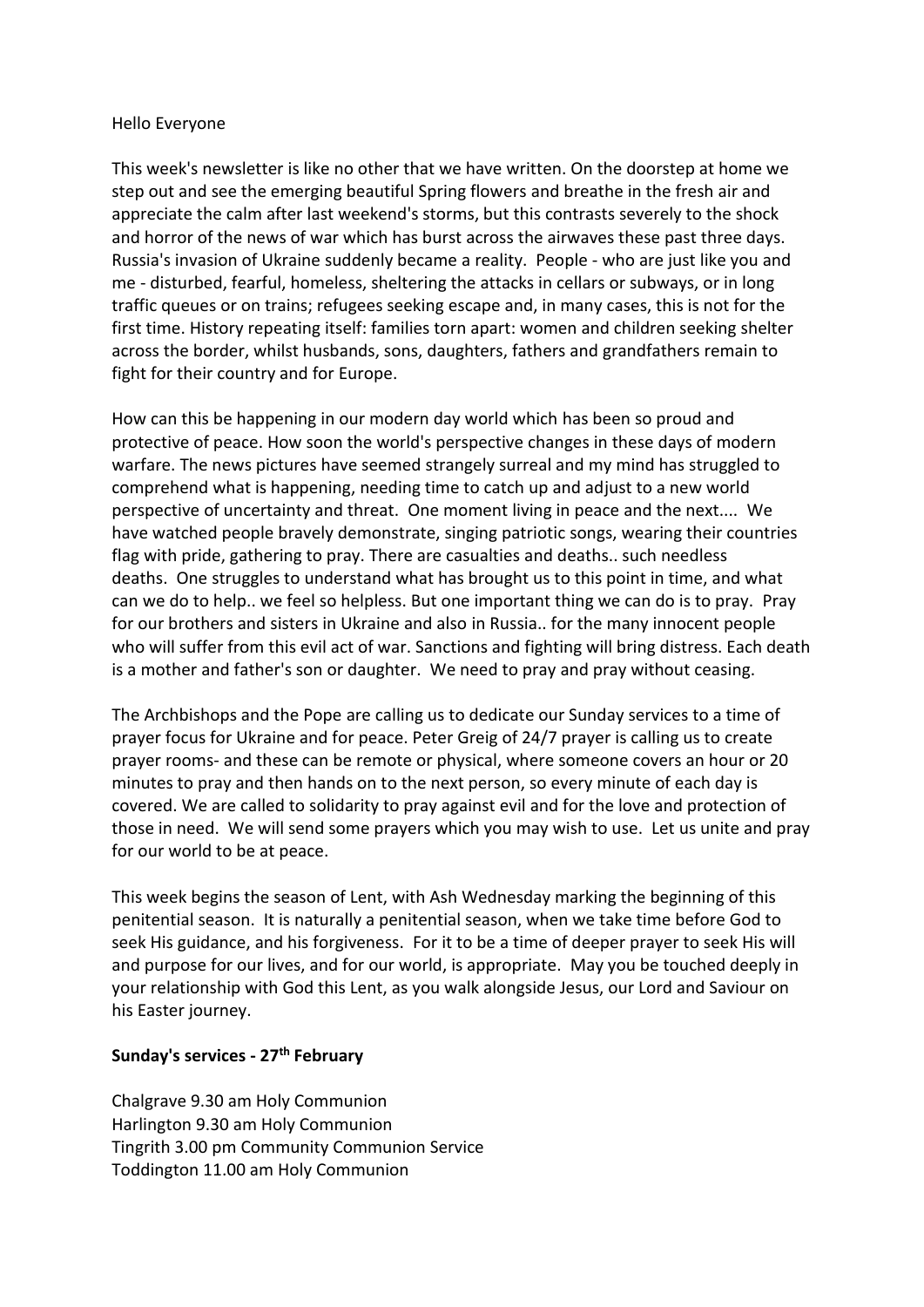Westoning 11.00 am Healing Service with Holy Communion. Speaker Vicky Yorke

The Upper Room, 6pm Zoom service, with a theme of A Project for Lent Zoom

link: [https://us02web.zoom.us/j/88503867001?pwd=WE8ybUc0Qm1jazFCRFRQWFNIYkoxU](https://us02web.zoom.us/j/88503867001?pwd=WE8ybUc0Qm1jazFCRFRQWFNIYkoxUT09) [T09](https://us02web.zoom.us/j/88503867001?pwd=WE8ybUc0Qm1jazFCRFRQWFNIYkoxUT09)

For details of how to join please contact Revd Linda

### **This week's services and events: Monday 28th February**:

Morning Prayer 9.30 am Toddington The Bible Course Session 5 - 10.45 am The Rectory The Bible Course Session 5 - 7.45 pm online by zoom: <https://us02web.zoom.us/j/83757446362?pwd=SUxpOURxVUJwQUJtaUI2dUdNOEtBQT09> For details of how to join please contact Revd Linda Harlington PCC meeting 7.30 pm in church **Tuesday 1stMarch (Shrove Tuesday)** Knitting Group, Toddington 10.30 am – 12.00 noon, Wilkinson Hall Westcaf, 10.00 am – 12.00 noon Westoning Village Hall Sewing Bee 1.00 pm Westoning Village Hall Youth Group 5.30 – 7.00 pm Wilkinson Hall, Toddington (yrs 7,8 and 9) Ampthill and Shefford Deanery Synod 7.15 pm Clifton Church **Wednesday 2 ndMarch (Ash Wednesday)** Ash Wednesday Holy Communion service 6.00 pm Toddington Ash Wednesday Holy Communion Service Westoning 7.30 pm

Ash Wednesday Services, Harlington 10.00 am and 7.30 pm

# **Thursday 3thMarch**

Ploughman's Lunch (with hot meal choices) 12.00 noon, Wilkinson Hall, Toddington Westoning Church - meeting with Bishop Richard and Archdeacon Dave

# **Friday 4thMarch**

Painting for Pleasure group 10.30 am – 12.00 noon, Wilkinson Hall, Toddington World day of Prayer Harlington Methodist Church 2.00 pm Friday Fellowship Westoning Village Hall 2.00 pm Little Stars 1.15 pm Westoning Church

**Private Prayer**: St George's Church, Toddington is open each day from 9.30 am to mid afternoon for quiet prayer.

**Future dates: Lent Course**'Unanswered Prayer' begins by zoom on Tuesday 8th March at 7.45 pm (Westoning Benefice led) **Messy church at Toddington will next meet on Friday March 11th**

**Foodbank** donations are invited at: Chalgrave Church (Sunday Mornings) Harlington Church - donation box in church or contact Tricia Toddington Church - donations can be left in church or by the back door at 22 Leighton Road